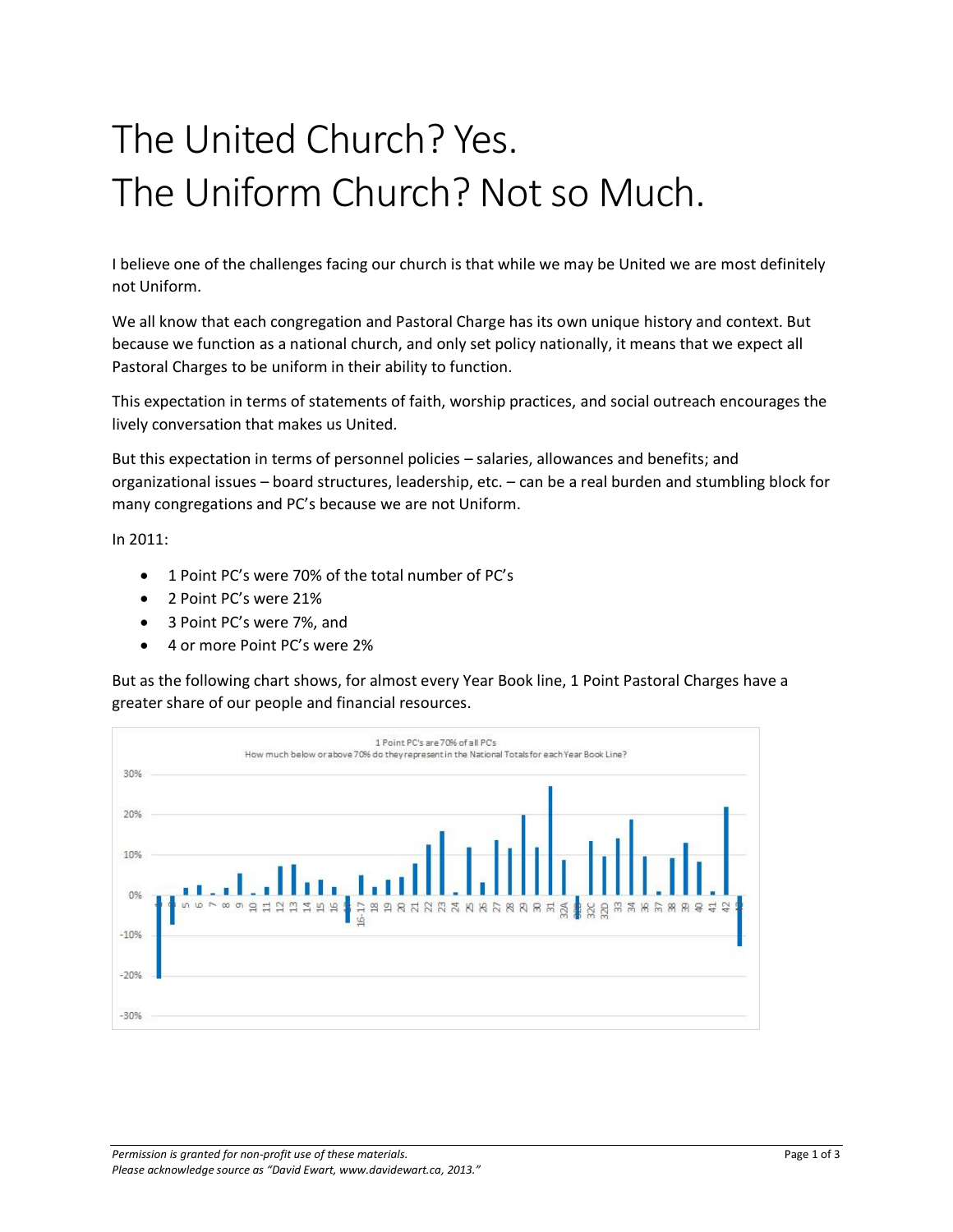But this is just the tip of the ice berg, because when we look at the differences within 1 Point Pastoral Charges, we find that there is a large difference between those with the highest worship attendance and those with the lowest.

In fact, the 10% (154 congregations) with the largest worship attendance have the same people and financial resources as the 50% (774 congregations) with the lowest attendance. That is to say, a congregation in the top 10% has, on average, 5 times the resources of one in the bottom 50%. The table below gives a sample of what this looks like:

|                                                                                | <b>Top 10%</b><br><b>Average</b><br>Congregation | <b>Bottom 50%</b><br><b>Average</b><br>Congregation |
|--------------------------------------------------------------------------------|--------------------------------------------------|-----------------------------------------------------|
| <b>Worship Attendance</b>                                                      | 224                                              | 33                                                  |
| <b>Local Givers</b>                                                            | 300                                              | 51                                                  |
| <b>M&amp;S Givers</b>                                                          | 144                                              | 20                                                  |
| <b>Church School Membership</b>                                                | 91                                               | 12                                                  |
| <b>Resident Members</b>                                                        | 455                                              | 73                                                  |
| <b>Offerings</b>                                                               | \$356,000                                        | \$50,000                                            |
| <b>Total Raised</b>                                                            | 493,00                                           | 84,500                                              |
| <b>Total Expended for Operations</b>                                           | 327,000                                          | 62,000                                              |
| <b>UCW M&amp;S</b>                                                             | 1,800                                            | 300                                                 |
| <b>Congregation M&amp;S</b>                                                    | 35,200                                           | 4,600                                               |
| <b>Total Salaries</b>                                                          | 78,000                                           | 21,600                                              |
| <b>Housing Allowance</b>                                                       | 29,700                                           | 6,100                                               |
| <b>Travel Allowance</b>                                                        | 3,600                                            | 1,200                                               |
| Salaries + Housing + Travel as<br><b>Percentage of Expended for Operations</b> | 34%                                              | 47%                                                 |

I would suggest that the situations congregations face are so varied that we need to significantly diversify our expectations, resources, and strategies. And this can NOT be coordinated nationally.

For example.

 We may need a national pension and group insurance plan. But do we really need national salary, housing, travel, book, continuing education, sabbatical, secretarial, and telephone policies? Could these not be delegated to the